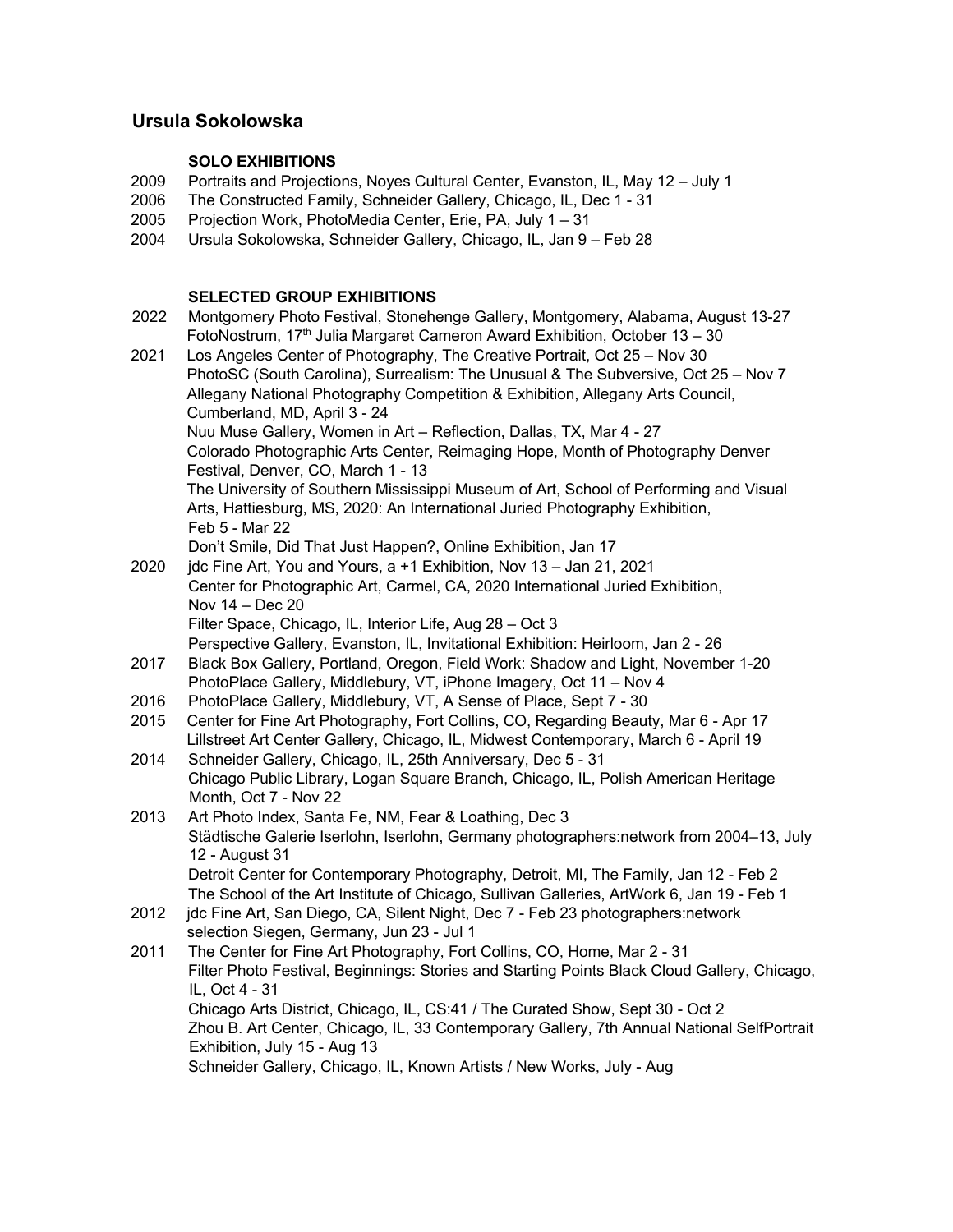## **SELECTED GROUP EXHIBITIONS**

| 2010 | Aqua Art Miami, Miami, FL, Hi Tide (featuring ArtSlant's 2010 Golden Frame winning                                                                          |
|------|-------------------------------------------------------------------------------------------------------------------------------------------------------------|
|      | artists), Dec 2 - 5                                                                                                                                         |
|      | Block 37, Chicago, IL, Art Loop Open, Oct 15 - Nov 12                                                                                                       |
|      | Chicago Arts District, Chicago, IL, CS:40 / The Curated Show, Oct 1 -3                                                                                      |
|      | Schneider Gallery, Chicago, IL, Portraits, May 14 - July 3                                                                                                  |
|      | Griffin Museum of Photography, Boston, MA, Magenta Foundation / Flash Forward 2009                                                                          |
|      | Apr 6 - May 9                                                                                                                                               |
| 2009 | FotoWeek, Washington, DC, Magenta Foundation / Flash Forward 2009 November 6 - 14                                                                           |
|      | Lennox Contemporary, Toronto, Canada Magenta Foundation / Flash Forward 2009,                                                                               |
|      | Oct 8 - 25                                                                                                                                                  |
| 2008 | Undercurrent Arts, Miami, FL, In the Lives of Dolls, Mar 8 - Apr 5                                                                                          |
|      | Schneider Gallery, Chicago, IL, Into the Night, Mar 7 - Apr 12                                                                                              |
|      | The Travelling Gallery, Edinburgh, Scotland, Re / trato, Feb 25 - June 6                                                                                    |
|      | Texas Woman's University, Denton, TX, Joyce Elaine Grant Photography Exhibition Jan<br>22- Feb 15                                                           |
|      | Thomas Masters Gallery, Chicago, IL, 15 Years, Jan 18 - Mar 14                                                                                              |
|      | School of the Art Institute of Chicago, Chicago, IL, ARTwork 5, Jan 11 - 25                                                                                 |
| 2007 | Silver Eye Center for Photography, Pittsburg, PA, Fellowship Exhibition, Dec 5 - Feb 2                                                                      |
|      | Orleans Street Gallery, St. Charles, IL, New Art, Nov 17 - Jan 12                                                                                           |
|      | Silvermine Guild Arts Center, New Canaan, CT, SPECTRA '07: National Photography                                                                             |
|      | Triennial Oct 14 - Nov 17                                                                                                                                   |
|      | School of the Art Institute of Chicago, Chicago, IL, BareWalls, Oct 13                                                                                      |
|      | Saatchi Gallery, London, United Kingdom Zoo Art Fair, the Royal Academy of Arts                                                                             |
|      | Oct 12 - 15                                                                                                                                                 |
|      | PhotoMedia Center, Erie, PA Juried Exhibition, Sept 10 - Oct 8                                                                                              |
|      | Minnesota Center for Photography, Minneapolis, MN "Photocentric", Mar 31 - May 27                                                                           |
| 2006 | Art in Display, Chicago, IL, Chicago Artists' Month Featured Program Oct 13-15                                                                              |
| 2005 | Cosmopolitan Bank & Trust, Chicago, IL Chicago Artists' Month, Oct 6 - 8 Chicago                                                                            |
|      | Arts District, Chicago, IL CS:35 / The Curated Show, Sept 30 - Oct 2                                                                                        |
|      | Los Angeles Center for Digital Art, Los Angeles, CA Snap to Grid, Sept 8 – Oct 1                                                                            |
|      | Schneider Gallery, Chicago, IL, "Portraits", July 15 - Sept 3                                                                                               |
| 2004 | Projekt 30, Philadelphia, PA Online Juried Exhibition, Aug 15 - Oct 15                                                                                      |
| 2003 | Sinclair Community College, Dayton, Ohio, "Appearances: An Alternative Portrait Album"                                                                      |
|      | Oct 27 - Dec 5                                                                                                                                              |
|      | Nicolet College Art Gallery, Rhinelander, WI, Northern Arts Council Juried Exhibition July                                                                  |
|      | 29 - Sept 12                                                                                                                                                |
|      | Gallery 312, Chicago, IL, "Tanqueray No. Ten Night/Life" Apr 22 - Apr 27                                                                                    |
| 2002 | Schneider Gallery, Chicago, IL, "Past / Future", June 21 - Aug 31                                                                                           |
| 2001 | School of the Art Institute of Chicago, Chicago, IL, "Four Corners of the World" Juried                                                                     |
|      | Alumni Exhibition Nov 9 - Dec 6                                                                                                                             |
|      | Nippon Steel USA, Chicago, IL, May 18 - Nov 29                                                                                                              |
|      | Art Association of Harrisburg, Harrisburg, PA, 73rd Annual Juried Exhibition                                                                                |
|      | May 12 - June 14                                                                                                                                            |
|      | School of the Art Institute of Chicago, Chicago, IL, B.F.A. Thesis Exhibition Mar 30 - Apr 13                                                               |
|      | Tiffany & Co., Chicago, IL Art Walk / Art Windows Mar 2 - Apr 2                                                                                             |
| 2000 | 3rd Annual Chicago Art Open, Chicago, IL, Nov 9 - 18                                                                                                        |
|      | WomanMade Gallery, Chicago, IL "Science Fiction", Oct 13 - Nov 10<br>Chicago Architecture Foundation, Chicago, IL, "Buildings Brought to Film": Documentary |
|      | Architectural Photography Aug 21 - Nov 3                                                                                                                    |
| 1999 | Silvermine Guild Arts Center, New Canaan, CT, Spectra '99: National Juried Photography                                                                      |
|      | Exhibition, Oct 17 - Nov 14                                                                                                                                 |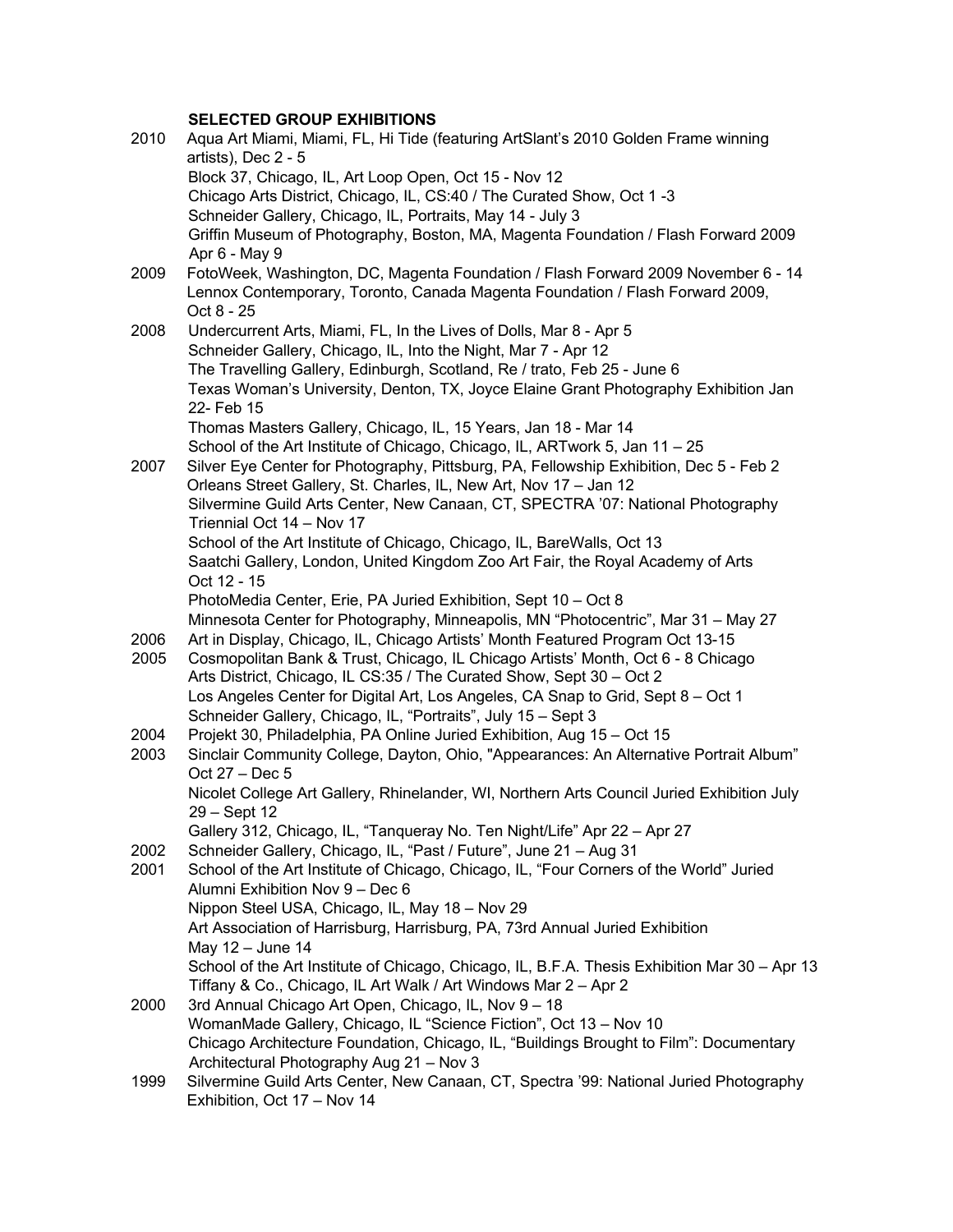#### **GRANTS & AWARDS**

- 2022 LensCulture Portrait Awards, Juror's Pick
- 2021 17<sup>th</sup> Julia Margaret Cameron Award, Honorable Mention Le Prix de la Photographie de Paris (PX3), Silver Award in Portraiture
- 2020 Center for Photographic Art, International Juried Exhibition, Merit Award
- 2015 Center for Fine Art Photography, Regarding Beauty, Director's Honorable Mention
- 2011 Roger Brown Residency, New Buffalo, MI Illinois Arts Council, IAS Artist Project grant in Photography
- 2010 Roger Brown Residency, New Buffalo, MI
- 2009 Magenta Publishing, Flash Forward Emerging Photographers Finalist Myartspace / Bridge Art Fair Miami

CAAP Grant (Community Arts Assistance Program)

- 2008 CAAP Grant (Community Arts Assistance Program) Texas Woman's University, Juror's Award
- 2007 CAAP Grant (Community Arts Assistance Program) PhotoMedia Center, Juror's Award
- 2006 Featured Artist during Chicago Artists' Month Shortlist, Saatchi Gallery and the Guardian UK, 'Your Gallery' (Mar 2006)
- 2005 CAAP Grant (Community Arts Assistance Program)
- 2003 CAAP Grant (Community Arts Assistance Program)
- 2001 Art Association of Harrisburg, Juror's Award
- 2000 Nippon Steel USA / School of the Art Institute of Chicago Presidential Award

## **PUBLIC COLLECTIONS**

Art Institute of Chicago, Chicago, IL

Midwest Photographers Project, Museum of Contemporary Photography, Chicago, IL

University of Illinois at Chicago, Chicago, IL

Tanqueray, New York, NY

## **PUBLICATIONS**

The Hand Magazine, Issue #36, Spring 2022

So It Goes, Our Good Earth: Vonnegut and the Environment, The Journal of the Kurt Vonnegut Memorial Library, Issue No. 10 (2021)

Heirloom, Perspective Gallery, January 2 – 26, 2020

Beautiful / Decay Magazine, Stephanie Young, "Child-Sized Mannequins with Projected Faces Portray Displacement In The Photographs Of Ursula Sokolowska", April 2015

Slate, David Rosenberg, "Scenes from an Unhappy Childhood, Hauntingly Re-Created with Mannequins", April 2015

Magenta Foundation, 2014, (Selected by Magenta Foundation for their 10-year anniversary publication, Top 100 photographers from Canada, the United Kingdom and the United States). F-Stop Magazine, "Cities", Issue #61, November – December 2013

People's Photography China, "The Constructed Family", September 2013

ProfiFoto Magazine, Photographers Network Selection, "Visions", July/August 2012 LENSCRATCH, November 2012

Lewis University,The Jet Fuel Review, Spring 2012

NewCity Chicago, Michael Weinstein, Known Artists, New Works, Schneider Gallery, July 2011 Exploring Color Photography: From Film to Pixels, 5th Edition, Robert Hirsch, Focal Press Publishing, 2011

Descry Magazine, Catalogue of the Night, Issue No.2, October 2010

NewCity Chicago, Michael Weinstein, A New Angle / Schneider Gallery, May 2010 Flash Forward, Magenta Foundation, 2009